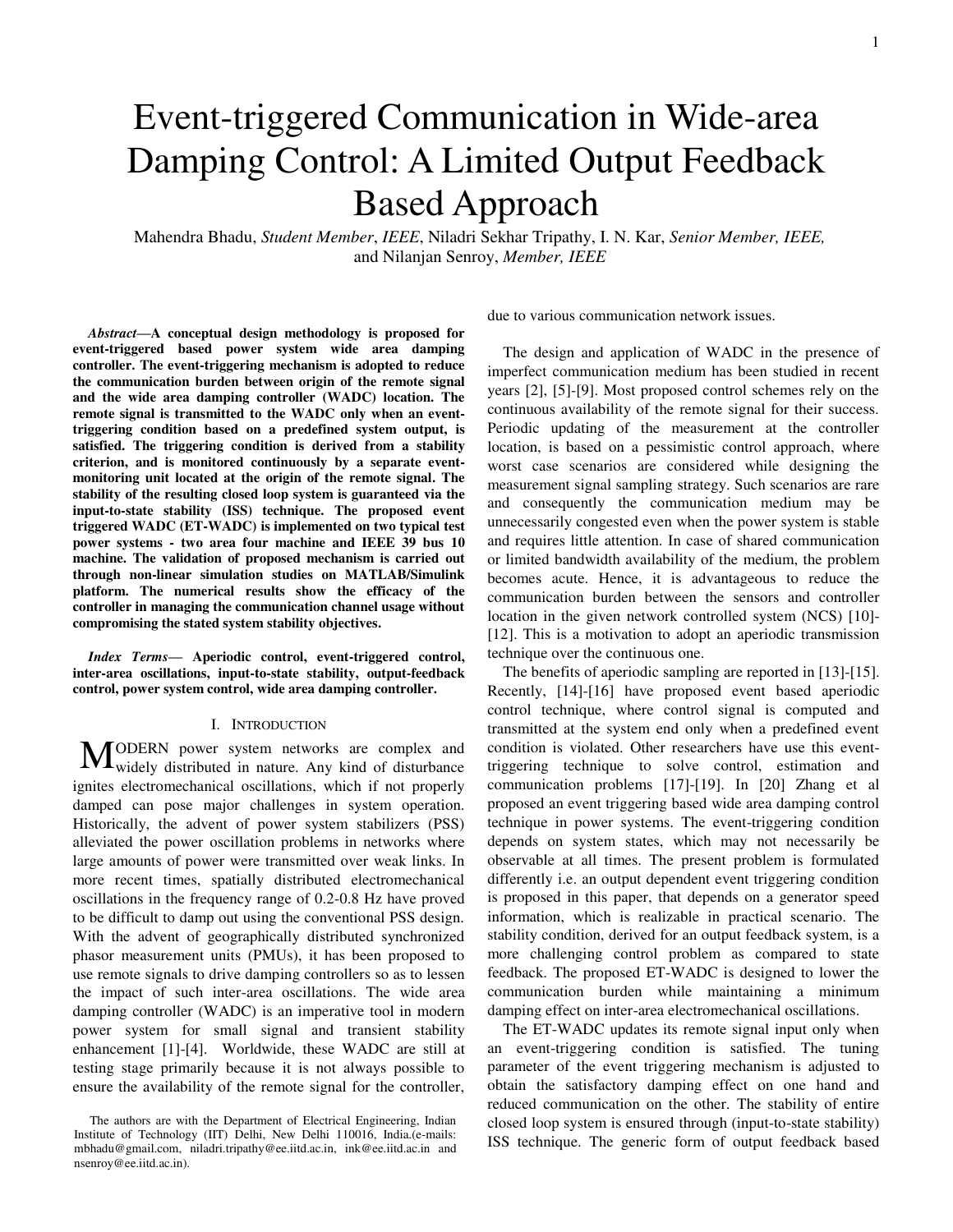event triggered control mechanism is depicted along-with one of the test power system, in Fig. 1.

The selection of WADC locations and input signals is carried out on the basis of the established modal residue method [21]-[23]. Time delays are typically associated with PMU to WADC data transmission, due to measurement and distances involved in communication medium as well as network congestion. The data processing and alignment time taken by phasor data concentrators is typically 2 *ms* - 2 *s* [24]. The net data latency has an adverse effect on system stability and the damping effectiveness of the WADC [25]-[29]. For the purpose of controller design, this time delay is usually represented using the Pade approximation technique [25]. In this paper, a constant time delay is 0.1 *s* is selected. The equivalent third order Pade approximation for a delay of *T* second is as given in (1).

$$
r_{\text{Pade}} \approx \frac{-\frac{1}{120} s^3 T^3 + \frac{1}{12} s^2 T^2 - \frac{1}{12} s T + 1}{\frac{1}{120} s^3 T^3 + \frac{1}{12} s^2 T^2 + \frac{1}{12} s T + 1}
$$
(1)



**Fig. 1.** Conceptual Block diagram of event-triggered based two-area fourmachine power system. Here the bold and dotted line represent the continuous and aperiodic communication link respectively.

### *Organization*

The rest of the paper is structured as follows. Section II presents modelling of event-triggered communication in wide area control . Case studies of multi-machine power systems are discussed in section IV, which also includes the methodology for selection of controller location and it's input signals. Time domain simulations results obtained using the event triggered controller with actual nonlinear power system models are presented in Section V. Section VI is the concluding section.

#### *A. Notation*

Throughout this paper the symbols  $\mathbb{R}, \mathbb{R}^+$  and *I* are used to denote a set of real numbers, positive real numbers and nonnegative integers respectively. The Euclidean norm of any vector  $\mathbb{R}^n$  is represented by the symbol  $\|\cdot\|$ , where superscript *n* indicates the dimension of that vector. Symbol  $\lambda_{min}(P)$  of any real matrix  $P^{n \times m}$  with row and column dimension *n* and *m*, is used to define the minimum eigen value of matrix *P*. The notation  $P > 0$ ,  $P < 0$ ,  $P<sup>-1</sup>$  and  $P<sup>T</sup>$  represents the positive definiteness, negative definiteness, inverse and transpose of a given matrix *P*. The symbol '*inf '* and *' ^ '* denote the infimum

of any sequence and logical AND operation accordingly. Apart from the above defined symbols, the following definitions are also essential to understand theoretical concepts:

**Definition 1.** A continuous function  $f:[0, a) \to [0, \infty)$  is a class  $K_{\infty}$  function if it holds the following conditions [30]:

1. 
$$
f(0) = 0
$$
 when  $a = 0$   
\n2.  $f(a) \rightarrow \infty$  when  $a \rightarrow \infty$   
\n3.  $df/da > 0 \forall a > 0$   
\n**Definition 2.** A system  
\n
$$
\dot{x} = f(x, a)
$$
 (2)

 $x = f(x, e)$  is said to input-to-state stable (ISS) [31],[32], with respect to its input  $e$ , if there exist a continuous time differentiable ISS Lyapunov function  $V(x) : \mathbb{R}^n \to \mathbb{R}$ , which satisfy the following conditions:

$$
\alpha_1(||x||) \le V(x) \le \alpha_2(||x||) \tag{3}
$$

$$
\dot{V}(x) \le -\alpha_3(||x|| + \gamma(||e||))\tag{4}
$$

where  $\alpha_1$ ,  $\alpha_2$ ,  $\alpha_3$  and  $\gamma$  are class  $K_\infty$  functions.

# II. MODELLING OF EVENT-TRIGGERED COMMUNICATION IN WIDE AREA CONTROL

This section introduces a novel control strategy for network controlled power systems with minimum communication network usage. The key idea of the present strategy is, the communication network will be used only when a predefined condition is violated. This predefined condition is called as an event-triggering condition, derived from the system stability criteria. *The event refers to the transmission of the remote signal to the controller location*. Let us consider a continuoustime linear two area power system model as:

$$
\dot{x}_p(t) = A_p x_p(t) + B_p u_p(t) \tag{5}
$$

$$
y_1(t) = C_1 x_p(t), y_1 \in \mathbb{R}
$$
 (6)

$$
y_2(t) = C_2 x_p(t), \ y_2 \in \mathbb{R}
$$
 (7)

here,  $x_p \in \mathbb{R}^{n \times 1}$  and  $u_p \in \mathbb{R}^{m \times 1}$  are system states and control input respectively. The dimension of system matrices are  $A_p \in \mathbb{R}^{n \times n}$ ,  $B_p \in \mathbb{R}^{n \times m}$ ,  $C_1 \in \mathbb{R}^{m \times n}$  and  $C_2 \in \mathbb{R}^{m \times n}$ . The system have two outputs as  $y_1 = d\omega_2$  and  $y_2 = d\omega_3$ . Here  $d\omega_2$  and  $d\omega_3$  denotes the speed deviation of the machine 2 and 3 respectively, with respect to machine 4. To control (5), a input  $u_p(t)$  is generated through dynamic WADC as mentioned in (8) and (9) as:

$$
\dot{x}_c(t) = A_c x_c(t) + B_c (y_2(t) - y_1(t))
$$
\n(8)

$$
u_p(t) = C_c x_c(t) + D_c(C_2 - C_1)x_p(t)
$$
\n(9)

here,  $x_c$  represents the controller states and the difference between two system outputs  $(y_2 - y_1)$  acts as a input to the controller. The system (5) and controller (8) can be written as a continuous-time augmented system as in (10).

$$
\begin{bmatrix} \dot{x}_p \\ \dot{x}_c \end{bmatrix} = \begin{bmatrix} A_p + B_p D_c C & B_p C_c \\ B_c C & A_c \end{bmatrix} \begin{bmatrix} x_p \\ x_c \end{bmatrix}
$$
 (10)

where, matrix  $C = (C_2 - C_1)$ . According to Fig. 1, the plant output  $y_1$  is not locally available at controller location and it is transmitted eventually via a communication link. Suppose  $t_{k\epsilon l}$ , represents the event-triggering sequences at which the output  $y_1$  is transmitted to the controller through the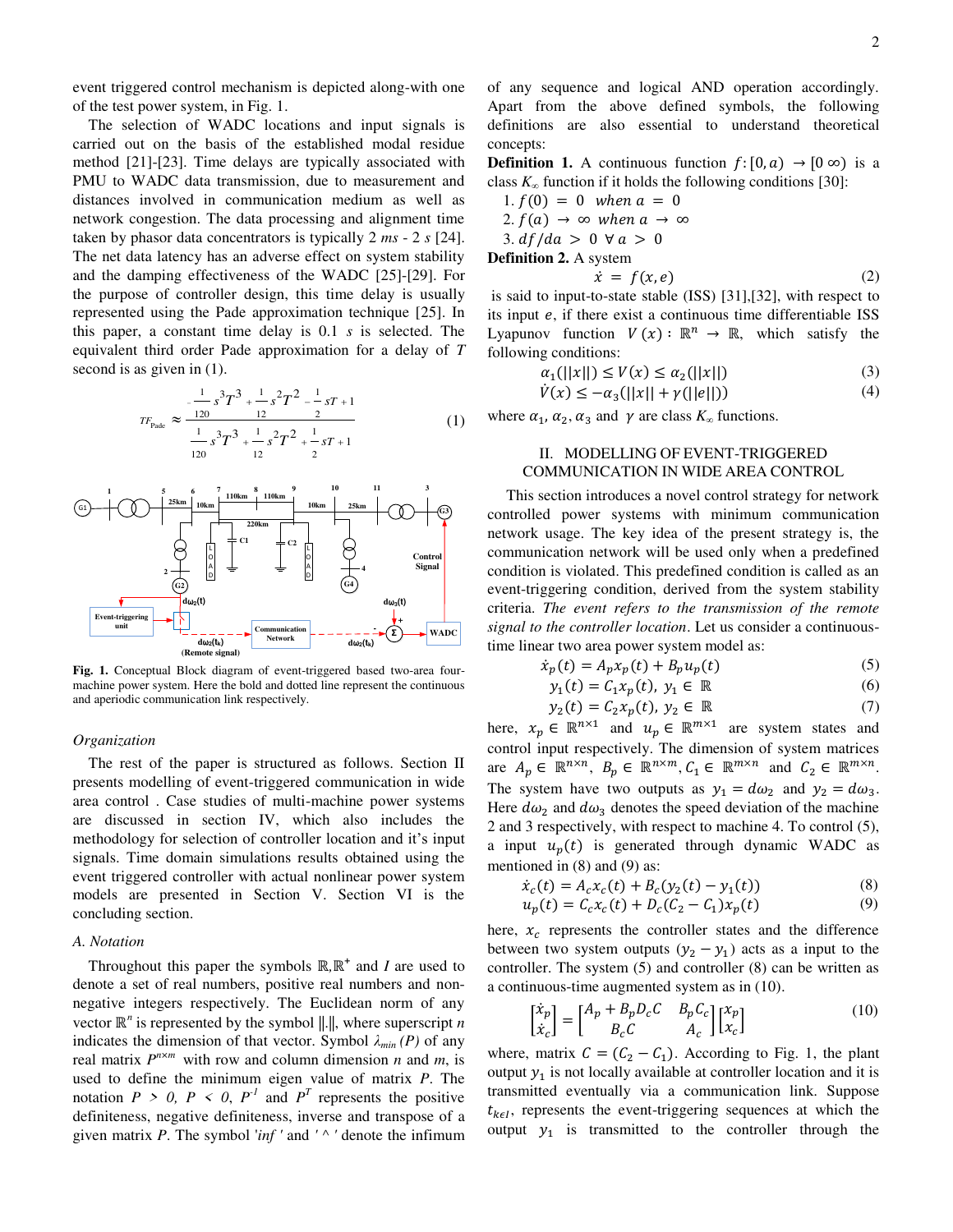communication link. Then the system and controller dynamics (5-9) using the eventual output  $y_1(t_k)$  can be written as [14], [16]:

$$
\dot{x}_p(t) = A_p x_p(t) + B_p u_p(t) \tag{11}
$$

$$
\dot{x}_c(t) = B_c C x_p(t) + A_c x_c(t) - B_c e_y(t)
$$
\n(12)

$$
u_p(t) = C_c x_c(t) + D_c C x_p(t) - D_c e_y(t)
$$
 (13)

The variable  $e_y(t) \in \mathbb{R}$  is described as measurement error of output  $y_1(t)$  and defined as:

$$
e_y(t) = y_1(t_k) - y_1(t), \forall t \in [t_k, t_{k+1})
$$
\n(14)

Using (11)-(13), the event-triggered augmented system is:

$$
\dot{x}(t) = Ax(t) + Be_y(t) \tag{15}
$$

where 
$$
\dot{x}(t) = \begin{bmatrix} \dot{x}_p \\ \dot{x}_c \end{bmatrix}
$$
,  $A = \begin{bmatrix} A_p + B_p D_c C & B_p C_c \\ B_c C & A_c \end{bmatrix}$ ,  $B = \begin{bmatrix} -B_c \\ -B_p D_c \end{bmatrix}$ .

## *A. Problem Description and Statement*

The primary aim of this paper is to design an output feedback based event-triggering law for WADC. To achieve the control input, the outputs  $y_1$  and  $y_2$  are used as input signals of the WADC. The WADC is co-located with the generator 3, therefore WADC can access the output signal  $y_2$  continuously but the signal  $y_1$  (speed deviation,  $d\omega_2$ ) needs to be transmitted via communication medium as shown in Fig. 1. The continuous transmission of  $y_1$  to the WADC means the maximum usage of communication bandwidth. Generally, communication channels are shared in nature, therefore continuous availability of channel is sometime quite impossible or economically costly. To resolve this issue the present approach proposes a novel aperiodic-control technique in which continuous transmission of output signal  $y_1$  is not required. The signal  $y_1$  is transmitted to the WADC from the generator 2, only when the  $||y_1||$  exceeds a threshold, to make the closed loop system stable. This predefined output dependent threshold condition is called as event-triggering condition.

**Problem Statement:** To design an event-triggering condition and the controller gain  $C_c$  and  $D_c$  of (13), which will ensure the ISS of (11), with respect to measurement error  $e_y$ 

The above mentioned problem has been solved using following steps, (i) controller design, (ii) event-triggering condition design.

# *B. Controller Design*

In order to better illustrate the event triggering concept, a classical lead-lag type controller is used [33]. This may be extended to any robust or adaptive controller. The transfer function of the WADC is given by:

$$
TF_{\text{WADC}}(s) = K \left(\frac{sT_{w}}{sT_{w} + 1}\right) \left(\frac{1 + s\tau_{1}}{1 + s\tau_{2}}\right)
$$
(16)

where  $T_w$  is the washout time constant, typically 10 *s*. The  $\tau_1$ and  $\tau_2$  are time constants of the compensating network. The gain *K* was chosen to provide sufficient damping for inter area mode of oscillations.

The above designed controller (12) is used to prove the stability of (11) through ISS theory [31], [32], [41]. A brief idea on ISS is stated in the form of definition in previous section. The design procedure of event-triggering condition is discussed elaborately in the next section.

#### III. STABILITY CRITERIA AND EVENT-TRIGGERING CONDITION

This section describes the main theoretical claim through the following theorem.

**Theorem 1.**  $\forall \sigma \in (0,1)$  system (11) with control law (13) ensures ISS with respect to its measurement error  $e_v(t)$  if *there exist an event triggering sequences*  $t_{k \in I}$  *as given below:* 

$$
t_0 = 0, t_{k+1} = \inf\{t \in \mathbb{R} | t > t_k \land ||e||^2 \ge \sigma \gamma^{-1} ||y_1||^2\} \tag{17}
$$

*Explanation of (17)*: The equation (17) defines the event occurring condition and as well as the next event-triggering instant. According to (17), the next event  $(t_{k+1})$  can occur only when  $t > t_k$  and the condition as described in detail in (25), is satisfied. If *E* is a set of entire event triggering sequences.  $E_I$  is subset of E represents the sequence of  $t_k$  and consecutive events. Then the infimum value of  $E_I$  will be the next event occurring instant.

The parameter  $\gamma$  is defined in following proof.

*Proof.* Assuming  $V(x) = x^T P x$  as an ISS Lyapunov function for (11), where  $P > 0$  satisfy the following algebraic Lyapunov equation

$$
A^T P + P A = -Q \tag{18}
$$

where  $Q$  is positive definite matrix. Then the time derivative of  $V(x)$  along the state trajectory of (11) is

$$
\dot{V}(x) = \dot{x}^T P x + x^T P \dot{x} \tag{19}
$$

Now substituting (11) in (19), the  $\dot{V}(x)$  is written as:

$$
\dot{V}(x) = (Ax + Be_y)^T P x + x^T P (Ax + Be_y)
$$
  
=  $x^T (A^T P + P A) x + 2x^T P B e_y$  (20)

To simplify (20),we used the following inequality:

For any matrix  $A_1$ ,  $A_2$ , and a scalar  $\epsilon > 0$ , we can write the following inequality [34]:

$$
2A_1 A_2 \le \epsilon A_1^T A_1 + \frac{1}{\epsilon} A_2^T A_2 \tag{21}
$$

Now considering  $A_1 = x$  and  $A_2 = PBe_y$ , following inequality is achieved :

For any scalar  $\epsilon > 0$ , the following inequality holds

$$
2x^{T}PBe_{y} \le \epsilon ||x||^{2} + \frac{1}{\epsilon}||B^{T}PPB|| ||e_{y}||
$$
 (22)

Substituting the upper bound of  $2x^T P B e_y$  in (20), the reduces to

$$
\dot{V}(x) \le x^T (A^T P + P A)x + \epsilon x^T x + \frac{1}{\epsilon} e_y^T B^T P P B e_y
$$
  
=  $\lambda_{min}(Q) ||x||^2 + \epsilon ||x||^2 + \frac{1}{\epsilon} ||B^T P P B|| ||e_y||^2$  (23)

Selecting  $\epsilon = \lambda_{min}(Q)/2$ , the above equation turns as

$$
\dot{V}(x) \le -\frac{\lambda_{min}(0)}{2}||x||^2 + \frac{2}{\lambda_{min}(0)}||B^TPPB||||e_y||^2 \qquad (24)
$$

In (24), the first term depends on augmented system states  $x$ , but at the location of generator 2, the output  $y_1$  is only available. Therefore, the triggering condition should be written in terms of  $y_1$ , instead of x. To achieve that, output  $y_1$  can be expressed as  $y_1 = \tilde{C}x$ , where matrix  $\tilde{C} \in \mathbb{R}^{(n+m)\times 1}$ . With this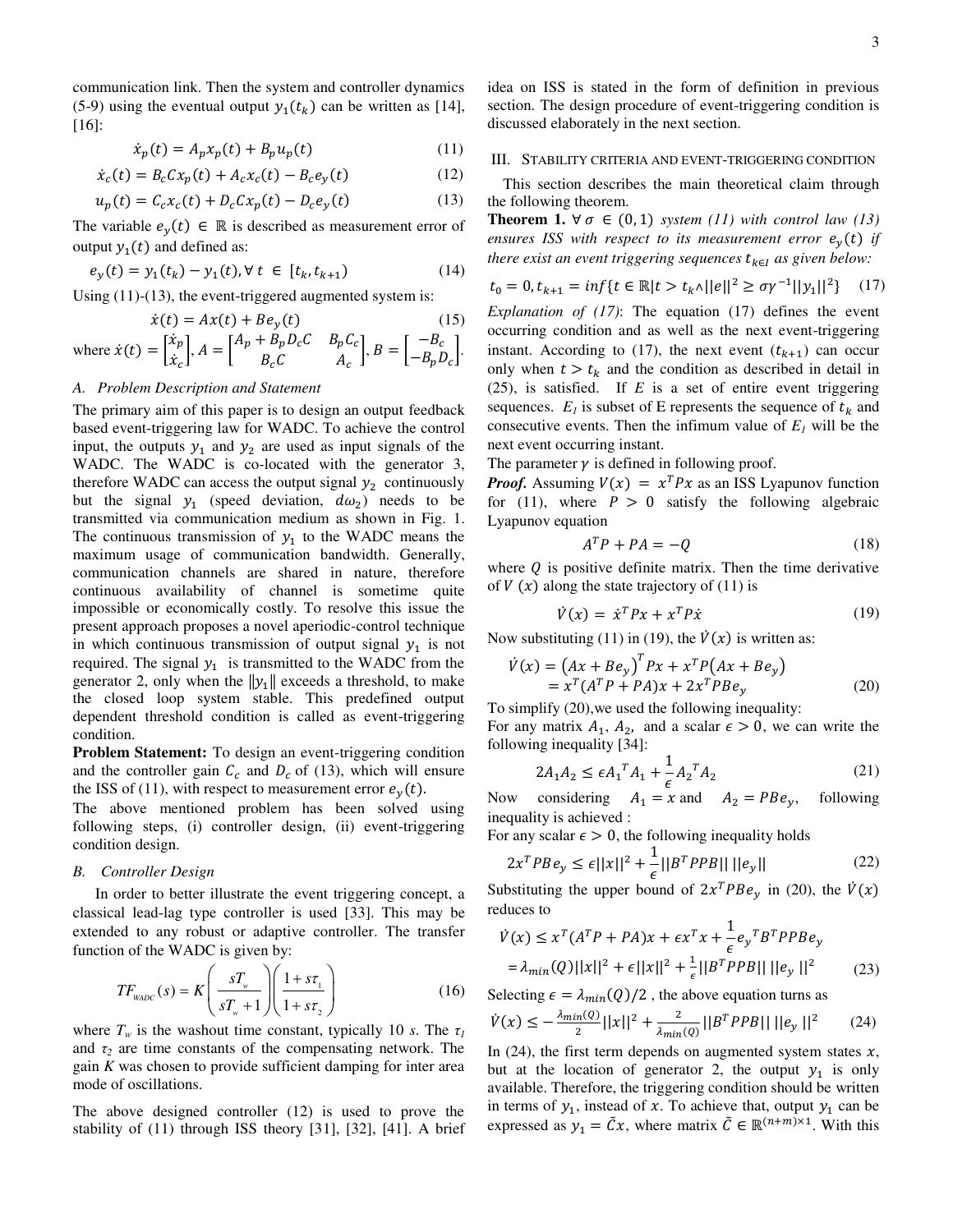observation, the event will be triggered only when the following condition is satisfied.

$$
||e_y||^2 \ge \frac{\sigma}{\gamma} ||y_1||^2
$$
 (25)

where  $\sigma$  and  $\gamma$  are design parameters. The value of  $\gamma$  can be selected from (24), which will ensure the ISS of (11) with respect to error  $e_v$  analytically. For  $\gamma = \frac{1}{4}$  $\frac{10 \text{ m} \cdot (8)}{4||B^TPPB||}$  with the event-triggering condition,

$$
||e_y||^2 \ge \sigma \frac{[\lambda_{min}(Q)]^2}{4||B^TPPB||} ||\tilde{C}^T \tilde{C}|| \, ||x||^2
$$
 (26)

(24) reduces to

$$
\dot{V}(x) \le (\sigma ||\tilde{C}^T \tilde{C}|| - 1) \lambda_{min}(Q) ||x||^2 \tag{27}
$$

Therefore  $\forall \sigma$  which makes  $(\sigma||\tilde{C}^T\tilde{C}||-1) \leq 0$ , ensures the asymptotically stability of (11) as well as (12) through the control triggering law (13) and (26). In this problem the matrix  $\tilde{C}$  is selected in such a way that  $||\tilde{C}^T\tilde{C}|| = 1$ , which basically indicates that the value of  $\sigma$  may varies from (0, 1).

### A. *Inter-event time*

In event-triggered mechanism, it is essential to show that the inter-event time  $(\tau = t_{k+1} - t_k > 0)$  is always positive, which nullify the effects of so called Zeno behavior [35]. From event-triggering condition (25), the required time to evolve  $\frac{\log n}{\|y_1\|}$  from 0 to  $\gamma$  decides the inter-event time,  $\tau$ . To find the exact analytical expression of the  $\tau$ , an attempt is made in the form following theorem [14], [36].

**Theorem 2.**  $\forall \sigma \in (0,1)$ , event-triggered system (15) with *event-triggered law (25), there exist an event triggering sequences* 

$$
t_0 = 0,
$$
  

$$
t_{k+1} = \inf \ (t \in R |t > t_k \land ||e_y||^2 \ge \sigma \gamma^{-1} ||y_1||^2)
$$
 (28)

*which ensures that*  $\tau > 0$ *.* 

*Proof :* From [31], the time-derivative of  $\frac{f(1-p)}{||y_1||}$  is

$$
\frac{d}{dt} \frac{||e_y||}{||y_1||} = \frac{e_y^T \dot{e}_y}{||e_y|| \, ||y_1||} - \frac{y_1^T \dot{y}_1 ||e_y||}{||y_1|| ||y_1|| ||y_1||}
$$
\n
$$
\leq \frac{||e_y|| ||\dot{e}_y||}{||e_y|| ||y_1||} + \frac{||y_1|| ||\dot{y}_1|| ||e_y||}{||y_1|| ||y_1|| ||y_1||}
$$

$$
= \left(1 + \frac{||e_y||}{||y_1||}\right) \frac{||\dot{e}_y||}{||y_1||} \tag{29}
$$

Using triangular inequality of vector norm on (14) can be written as:

$$
||\dot{e}_y|| \le ||\ddot{C}L|| ||x|| + ||\ddot{C}L|| ||e_y|| \tag{30}
$$

Where  $y_1 = \tilde{C}x$ . Applying (30) in (29), the inequality (29) can be simplified as:

$$
\frac{d}{dt} \frac{||e_y||}{||y_1||} \le \left(1 + \frac{||e_y||}{||y_1||}\right) \left\{ ||L|| + ||\tilde{C}L|| \frac{||e_y||}{||y_1||} \right\} \tag{31}
$$

After simplification of (31) and by considering  $M_1 = ||L||$ ,  $M_2 = ||CL||$  and  $M_3 = M_1 + M_2$ , the (31) becomes as:

$$
\frac{d}{dt} \frac{||e_y||}{||y_1||} \le M_1 \left(\frac{||e_y||}{||y_1||}\right)^2 + M_2 \left(\frac{||e_y||}{||y_1||}\right) + M_3 \tag{32}
$$

Using comparison Lemma, the solution of (32) should satisfy the inequality  $\frac{\log n}{\|y_1\|} \leq \eta(t)$  [30]. Here  $\eta(t)$  is the solution of the following differential equality:

$$
\dot{\eta}(t) = M_1 \eta^2(t) + (M_1 + M_2)\eta(t) + M_2 \tag{33}
$$

Solving (33), the analytical expression of inter-event time  $\tau$  is

$$
\tau = \frac{2}{\sqrt{M_3^2 - 4M_1M_2}} \ln \left\{ || \frac{2M_2\gamma + M_3}{\sqrt{M_3^2 - 4M_1M_2}} || || \frac{M_3 + \sqrt{M_3^2 - 4M_1M_2}}{M_3 - \sqrt{M_3^2 - 4M_1M_2}} || \right\}
$$
(34)

From (34), the inter-event time  $\tau > 0$ , which ensure that there must be a finite amount of aperiodic time gap between two consecutive events.

### IV. CASE STUDIES

### *A. Two area four machine system*

## *1) Test System Description*

The Kundur's four machine two area system, Fig.1, is taken as one of the test system for demonstration of the event triggering mechanism in wide area controller. It consists of two symmetrical areas linked by 230 KV two lines of 220 km length and rest of parameters can be seen in [1],[6]. For stability assessment in this system, a self-clearing fault of *0.133 sec* duration on bus 8 is used for time-domain simulations. The power transfer from area-1 to area-2 is nearly 500 MW and one of the tie line circuit is removed, to make system more stressed. All generators are equipped with their local PSS using the rotor speed as its input signal. The transfer function of the PSS is shown in (35) and its output is limited by ±0.15 pu [33],[37].

$$
TF_{LPSS}(s) = 30 \frac{10s}{10s + 1} \left( \frac{0.05s + 1}{0.03s + 1} \right) \left( \frac{3s + 1}{5.4s + 1} \right)
$$
(35)

An additional lead-lag(L-L) WADC was designed as mentioned in section II.

## *2) Signal selection and control location of WADC*

The residue method has been used to identify the most appropriate controller location as well as the optimal remote signal [23],[33]. The modal residues for the exciter input and the machine speed output have been calculated. The machine 3 (in area 2) is found to be the best location for WADC with its input as the difference in the speed of machine 3 and 2. Speed deviation of machine 2 is the remote input signal to which event triggering mechanism is applied.

## *B. IEEE 39 bus 10 machine power system*

### *1) Test System Description*

A larger multi-machine system was also used to demonstrate the effectiveness of the event triggered WADC. This system consists of 39 buses and 10 machines as shown in Fig. 2. All synchronous machines are equipped with static excitation system, governor except machine 1 and 2. The machine 1 is an equivalent unit of large inertia and machine 2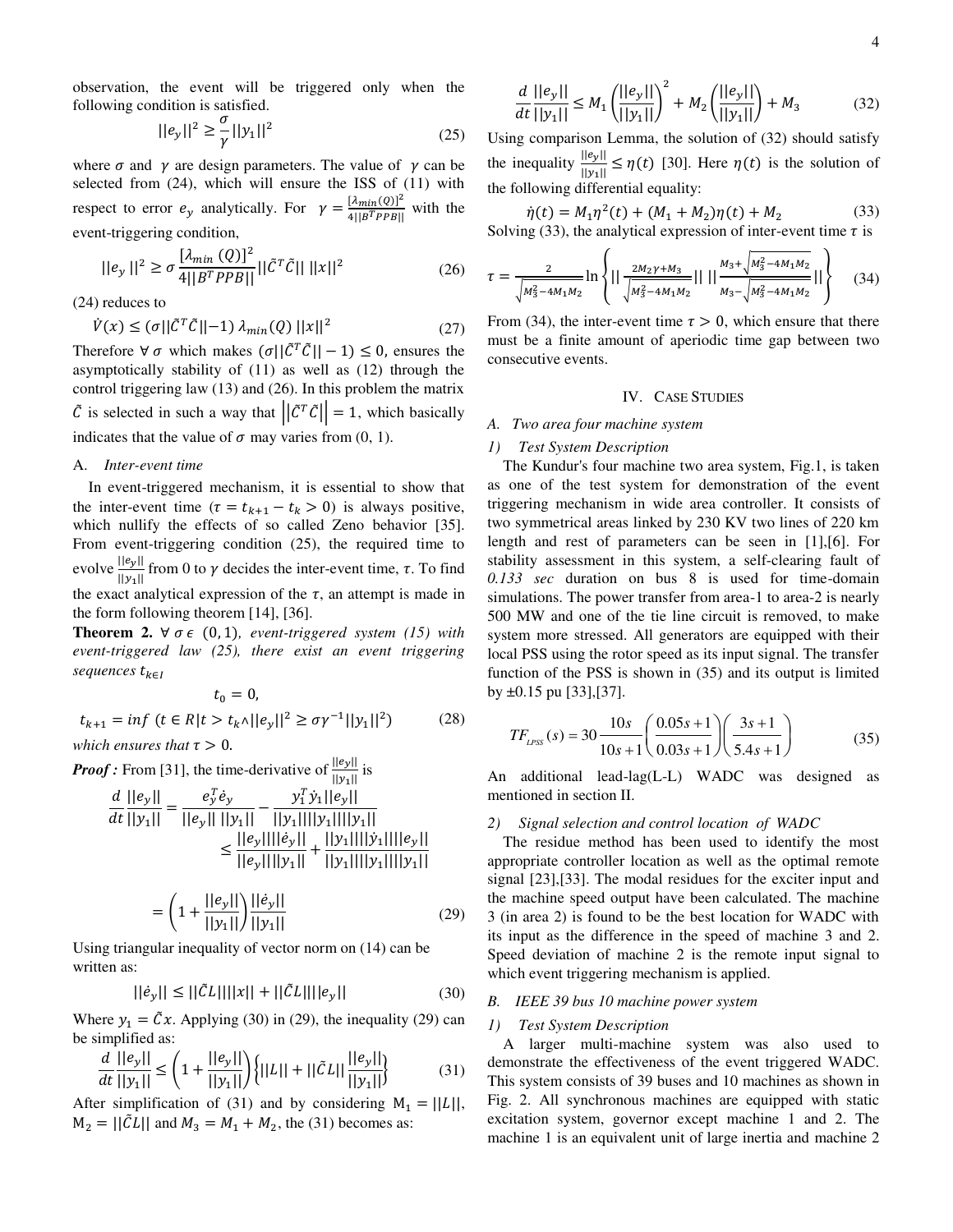is behaving like load [38]. The local PSS were placed as per [28]. The local lead-lag type PSS were tuned using Particle swarm Optimization (PSO), by considering the Integral Square Error (ISE) of rotor angle deviations, as an objective function[39],[40].



Fig. 2. *IEEE 39 bus 10 machine systemwith event-triggering mechanism 2) Signal selection and control location of WADC* 

The WADC and the origin of its remote signal was decided on the basis of the controllability and observability index of the dominant inter area modes. The machine 3 was found to be best suited for the location of the WADC and the remote signal for the same was identified as speed deviation signal of machine 7. The complete single line diagram along-with the event triggering mechanism for WADC is shown in Fig. 2.

## V. RESULTS AND DISCUSSIONS

## *A. Two area four machine power system*

The original two area test power system has four generators, and the total order of the system including the voltage regulator, turbine, governor, and local PSS for each generator, is 92. To realize the control law and for mathematical analysis, the original system is reduced to a  $12<sup>th</sup>$  order system using model order reduction technique available in MATLAB toolbox. The frequency response of the actual system and reduced order system is compared using Bode plot, and they are found to fairly match in the range of 1 - 100 *rad/s*, as shown in Fig. 3.

For different  $\sigma$ 's, the time-response of ET-WADC is compared with the base case without having WADC, as shown in Fig. 4. At this operating point, the base case system becomes unstable whenever there is a fault. However, under the same scanario if the system is equipped ET-WADC, the complete system stable. For realization of ET-WADC, the parametric value of  $\sigma$  is chosen as 0.2, 0.5 and 0.9. If the value of  $\sigma$  is increased beyond 0.9, the system become unstable. This demonstrates the need of WADC in the system. From Fig. 5, it is observed that increasing value of  $\sigma$  and the number of event-occurrence has an inverse relation. This signifies that, parameter  $\sigma$  regulates the number of transmissions. Hence, the communication burden for  $\sigma = 0.9$  is much lesser as compared to  $\sigma$  = 0.2, which is also mentioned in Table I. Fig. 6 indicates that event triggering condition (25) is always satisfied during

run-time and it also ensures the convergence of  $||e_v||$  towards zero. The existence of positive inter-event time  $\tau$ , and the total number of events occurred are reported in Fig. 7. This reveals that event triggered approach drastically reduces the total number of communication over the continuous one. The same algorithmic validation has been carried out for IEEE 39-bus 10-machine system as mentioned in following subsection.

## *B. IEEE 39 bus 10 machine system*

The same procedure of order reduction described above for two area system, has been adopted for IEEE 39 bus system also. The frequency response of the actual system having order of 200 and reduced 14*th* order system are compared using Bode plot, and they are found to match well in the range of inter-area oscillation frequency range. The ET-WADC for IEEE 39 bus system is implemented in the similar way as that of two area system. In IEEE 39 bus system,  $d\omega_7$  is used as the remote input signal. The event-triggering law is derived using similar type of mathematical analysis as discussed in Section III. The time domain response of M1, M9 and M10 w.r.t. machine 2 is shown in Fig. 8 for different values of  $\sigma$ . For the sake of comparison, three values of  $\sigma$  are selected as 0.1, 0.4 and 0.9. Comparison between continuous time remote signal  $d\omega_7$  and event-triggered signal  $d\omega_7(t_k)$  is shown in Fig. 9, which concludes the efficacy of ET-WADC over the conventional approach in terms of communication burden.



Fig. 4. *Time domain response of two-area four-machine system with and without event-triggering transmission*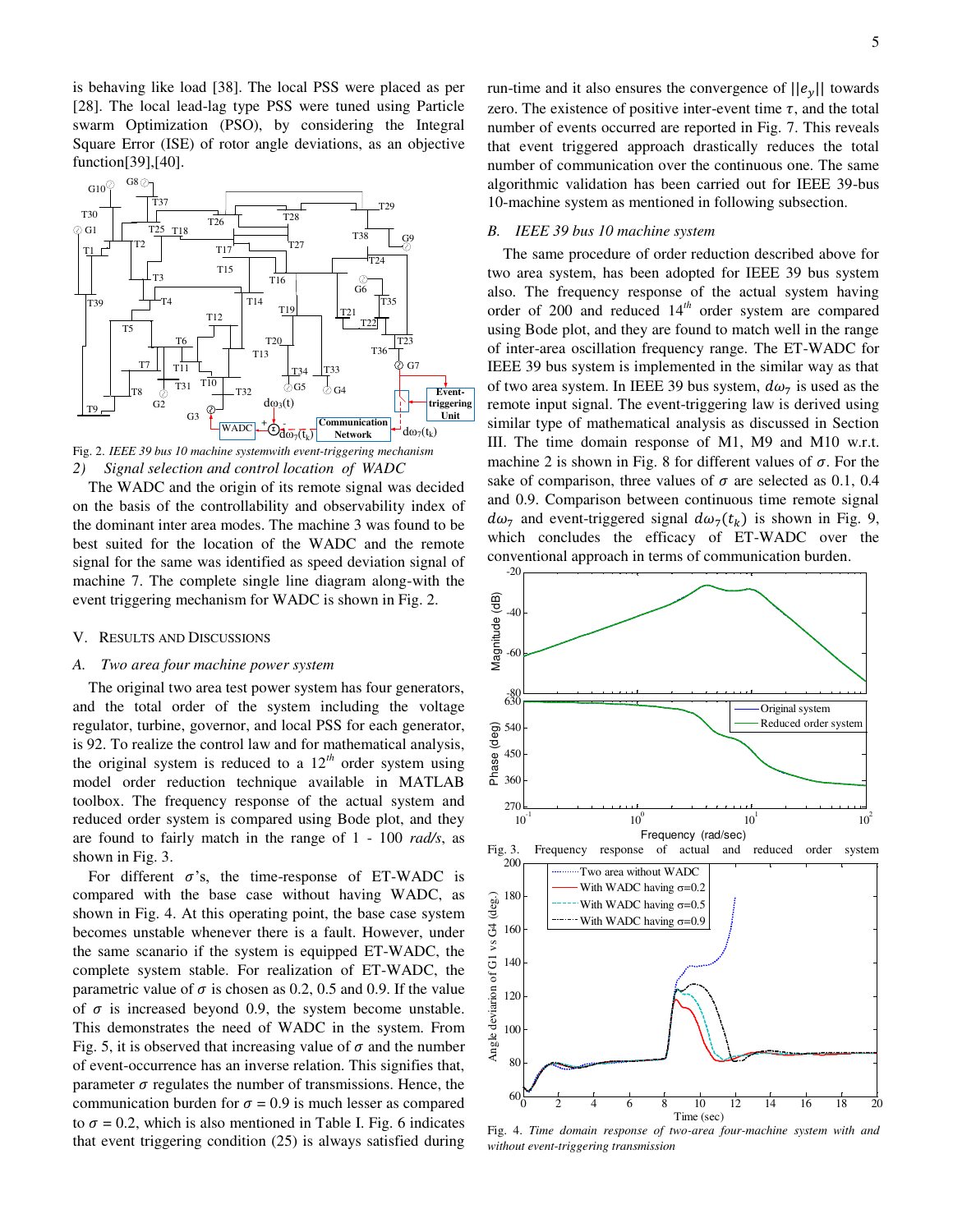



TABLE 1: Comparative results of ET-WADC with continuous time WADC for different σ (Two area four machine power system)



Fig. 6. The evolution of  $||e_v||$  and output dependent threshold with respect to time



Fig. 7. Number of event-generated vs inter-event time in two-area four machine system. The y-axis represents the time-interval between two consecutive events. The x-axis denotes the total event generated during the runtime of 10 sec. The aperiodicity and positiveness of inter-event time is shown through a zoomed view (for first few seconds).



Fig. 8. Time domain response of IEEE 39 bus 10 machine system with and without event triggering transmission. (a) M1, (b) M9 and (c) M10.

TABLE 2: Comparative results of ET-WADC with continuous time WADC for different σ (IEEE 39 bus 10 machine system)

|                      |      | 0.4  | 09   |  |
|----------------------|------|------|------|--|
| Continuous-time WADC | 3000 | 3000 | 3000 |  |
| ET-WADC              | 1445 | 1321 | 1120 |  |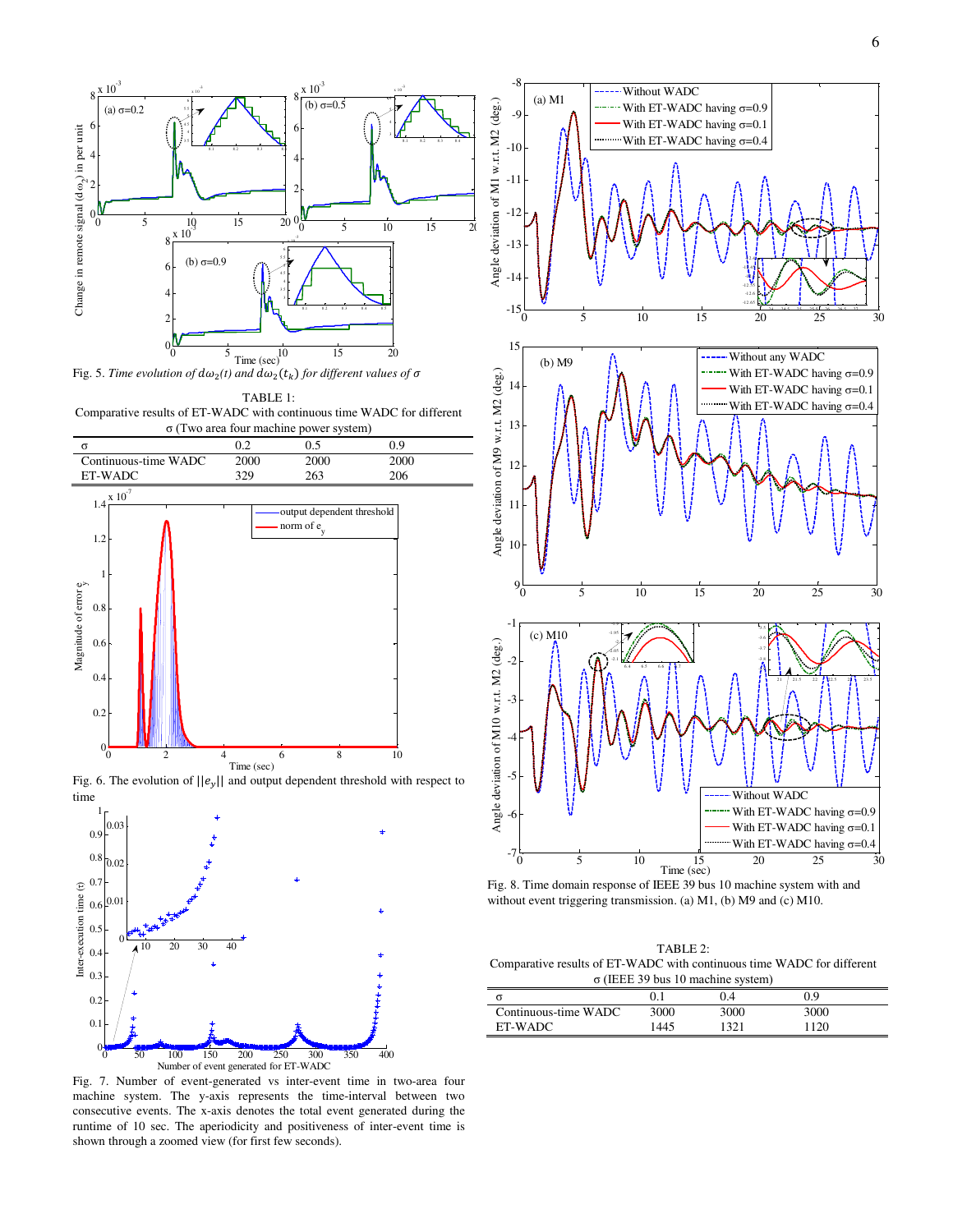

Fig. 9. *Time evolution of*  $d\omega_7(t)$  *and*  $d\omega_7(t_k)$  *for different values of* 

#### VI. CONCLUSION

This paper considers an event triggered based transmission technique for wide-area damping control system. The purpose of selecting the ET-WADC is to reduce the communication burden while maintaining damping effect of closed loop system. A trade-off between communication burden and damping effect can be established by adjusting the tuning parameter  $\sigma$  in event-triggered mechanism. The asymptotic stability of closed loop event-triggered system is ensured analytically through a proper selection of ISS Lyapunov function. The effectiveness of proposed ET-WADC is demonstrated using numerical studies for two different test power systems under self clearing fault condition.

One of the primary short-coming of proposed ET-WADC is it requires continuous monitoring of event-condition. To overcome such issue, self-triggered technique can be adopted, where next event occurring instant is pre-computed based on the previous instant state or output information and measurement error [15]. Therefore the self-triggered based WADC is the future scope of this research.

#### **REFERENCES**

- [1] M. Klein, G. J. Rogers, and P. Kundur, "A fundamental study of inter area oscillations in power systems," *IEEE Trans. on Power Systems*, vol. 6, no. 3, pp. 914-921,1991.
- [2] Y. Zhang and A. Bose, "Design of Wide-Area Damping Controllers for Inter-area Oscillations," *IEEE Trans. on Power Systems*, vol. 23, no. 3, pp. 1136-1143, Aug. 2008.
- [3] W. Yao, L. Jiang, W. Jinyu, Q.H. Wu, and C. Shijie, "Wide-Area damping Controller of FACTS Devices for Inter-Area Oscillations Considering Communication Time Delays," *IEEE Trans. on Power Systems*, vol.29, no.1, pp. 318-329, Jan. 2014.
- [4] A. Chakrabortty, "Wide-Area Damping Control of Power Systems Using Dynamic Clustering and TCSC-Based Redesigns*," IEEE Trans. on Smart Grid*, vol.3, no.3, pp.1503-1514, Sept. 2012.
- [5] M. Bhadu and N. Senroy, "Real time simulation of a robust LQG based wide area damping controller in power system," *IEEE PES Innovative Smart Grid Technologies Conference Europe (ISGT-Europe)*, pp.1-6, 12-15 Oct. 2014.
- [6] S. Wang, X. Meng, and T. Chen, "Wide-Area Control of Power Systems Through Delayed Network Communication," *IEEE Trans. on Control Systems Technology*, vol.20, no.2, pp.495-503, March 2012.
- [7] W. Yao, L. Jiang, J. Wen, Q. Wu, and C. Shijie, "Wide-Area Damping Controller for Power System Interarea Oscillations: A Networked

Predictive Control Approach," *IEEE Trans. on Control Systems Technology*, vol.23, no.1, pp. 27-36, Jan. 2015.

- [8] S. Zhang and V. Vittal, "Wide-Area Control Resiliency Using Redundant Communication Paths," *IEEE Trans. on Power Systems*, vol.29, no.5, pp. 2189-2199, Sept. 2014.
- [9] J. Ma, T. Wang, Z. Wang, and J.S. Thorp, "Adaptive Damping Control of Inter-Area Oscillations Based on Federated Kalman Filter Using Wide Area Signals," *IEEE Trans. on Power Systems*, vol.28, no.2, pp.1627,1635, May 2013.
- [10] F.Z. Liu, H.J. Gao, J.B. Qiu, S. Yin, J.L. Fan, T.Y. Chai, "Networked multirate output feedback control for set points compensation and its application to rougher flotation process, *IEEE Trans. on Industrial Electronics*, vol. 61, no. 1, pp. 460-468, 2014.
- [11] C. Zhang, G. Feng, J. Qiu, and Y. Shen, "Control synthesis for a class of linear network-based systems with communication constraints," *IEEE Trans. on Industrial Electronics*, vol. 60, no. 8, pp. 3339-3348, 2013.
- [12] S. Wen, X. Yu, et al, "Event-Triggering Load Frequency Control for Multi-Area Power Systems with Communication Delays," *IEEE Trans. on Industrial Electronics*, vol. PP, no.99, pp.1-6, 2015.
- [13] K. Astrom and B. Bernhardsson, "Comparison of Riemann and Lebesgue sampling for first order stochastic systems," *41th IEEE Conference on Decision and Control,* pp. 2011-2016, 2002.
- [14] P. Tabuada, "Event-triggered real-time scheduling of stabilizing control tasks," *IEEE Trans. on Automatic Control*, vol. 52, no. 9, pp. 1680- 1685, 2007.
- [15] A. Anta and P. Tabuada, "To sample or not to sample:self-triggered control for nonlinear systems," *IEEE Trans. on Automatic Control*, vol. 55, no. 9, pp. 2030-2042, 2010.
- [16] A. Eqtami, D. V. Dimarogonas, and K. J. Kyriakopoulos, "Event triggered control for discrete-time systems," *American Control Conference*, pp. 4719-4724, 2010.
- [17] P. Tallapragada and N. Chopra, "On event triggered tracking for nonlinear systems," *IEEE Trans. on Automatic Control*, vol. 58, no. 9, pp. 2343-2348, 2013.
- [18] S. Trimpe and R. D. Andrea, "Event-based state estimation with variance based triggering," *51st IEEE Conference on Decision and Control*, pp. 6583-6590, 2012.
- [19] E. Garcia and P. J. Antsaklis, "Model-based event-triggered control for systems with quantization and time-varying network delays," *IEEE Trans. on Automatic Control*, vol. 58, no. 2, pp. 422-434, 2013.
- [20] Y Zhang, D Yue, and S Hu, "Wide-Area Control for Damping Inter-area oscillations with Event-Triggered Scheme," *Mathematical Problems in Engineering*, http://dx.doi.org/10.1155/2013/517608, 2013.
- [21] A. Heniche and I. Kamwa, "Control loops selection to damp inter-area oscillations of electrical networks," *IEEE Trans. on Power Systems*, vol. 17, no. 2, pp. 378-384, 25-25 July 2002.
- [22] B. Chaudhuri and B. C. Pal, "Robust damping of inter-area oscillations" through controllable phase shifters using global signals," *IEEE Power Engineering Society General Meeting*, vol. 3, pp. 1673-1679, 13-17 July 2003.
- [23] A. M. Almutairi and J. V. Milanovic, "Comparison of different methods for input/output signal selection for wide area power system control," *IEEE Power & Energy Society General Meeting, PES '09*, pp. 1-8, 26- 30 July 2009.
- [24] "IEEE Standard for Synchrophasor Data Transfer for Power Systems," IEEE Std C37.118.2TM-2011.
- [25] H. Wu, H. Ni, and G. T. Heydt, "The impact of time delay on robust control design in power systems," *IEEE Power Engineering Society Winter Meeting*, vol. 2, pp. 1511-1516, 2002.
- [26] H. Wu, K. S. Tsakalis, and G.T. Heydt, "Evaluation of time delay effects to wide-area power system stabilizer design," *IEEE Trans. on Power Systems*, vol. 19, no. 4, pp. 1935-1941, Nov. 2004.
- [27] B. Chaudhuri, R. Majumder, and B. C. Pal, "Wide-area measurement based stabilizing control of power system considering signal transmission delay," *IEEE Trans. on Power Systems*, vol. 19, no. 4, pp. 1971-1979, Nov. 2004.
- [28] A. Paul, M. Bhadu, N. Senroy, and A.R. Abhyankar, "Study of Effect of Local PSS and WADC Placement Based on Dominant Inter-area Paths", accepted and presented in *IEEE PES General meeting, 2015*, Denver, Colorado, USA, 2015.
- [29] W. Yannan, P. Yemula, and A. Bose, "Decentralized Communication and Control Systems for Power System Operation," *IEEE Trans. on Smart Grid*, vol.6, no.2, pp.885-893, March 2015.
- [30] H. K. Khallil, Nonlinear systems, Prentice Hall, Third edition, 2002, USA.